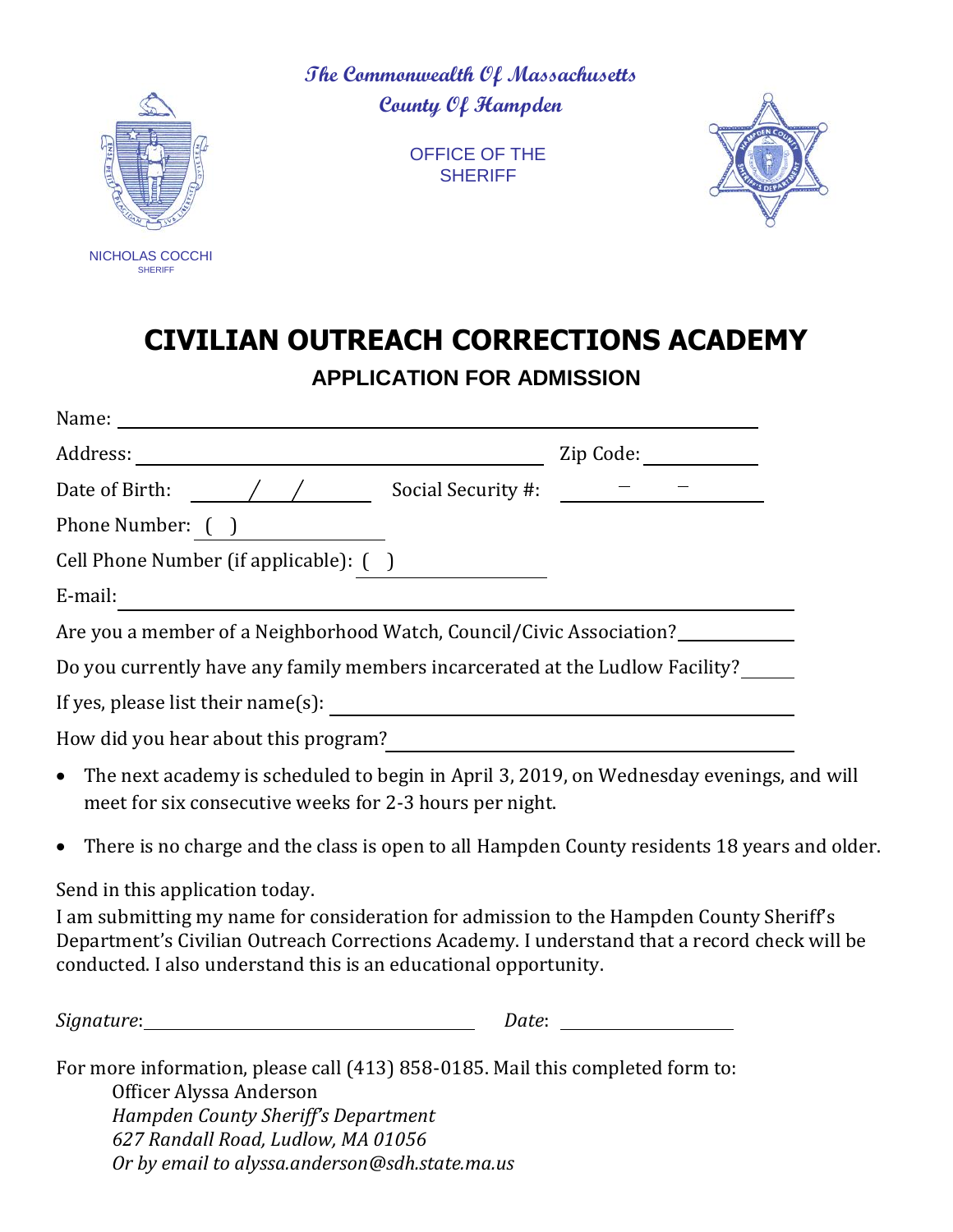## **Criminal Offender Record Information (CORI) Acknowledgment Form**

The Hampden County Sheriff's Department is registered under the (Organization)

provisions of M.G.L. c.6, § 172 to receive CORI for the purpose of screening current and otherwise qualified prospective volunteers.

As a prospective or current volunteer, I may be working with youth from the community; I understand that a CORI check will be submitted for my personal information to the DCJIS. I hereby acknowledge and provide permission to the

Hampden County Sheriff's Department to submit a CORI check for (Organization)

my information to the DCJIS. This authorization is valid for one year from the date of my signature. I may withdraw this authorization at any time by providing the Hampden County Sheriff's Department with written notice of my intent to withdraw consent to a CORI check.

FOR VOLUNTEER, PURPOSES ONLY:

The Hampden County Sheriff's Department may conduct subsequent (Organization)

CORI checks within one year of the date this Form was signed by me, provided, however, that the Hampden County Sheriff's Department must first provide me with written (Organization)

notice of this check.

By signing below, I provide my consent to a CORI check and affirm that the information provided on Page 2 of this Acknowledgement Form is true and accurate.

\_\_\_\_\_\_\_\_\_\_\_\_\_\_\_\_\_\_\_\_\_\_\_\_\_\_\_\_\_\_\_\_\_\_\_\_\_ \_\_\_\_\_\_\_\_\_\_\_\_\_\_\_\_\_\_\_\_\_\_\_\_

Signature of CORI Applicant Date Date